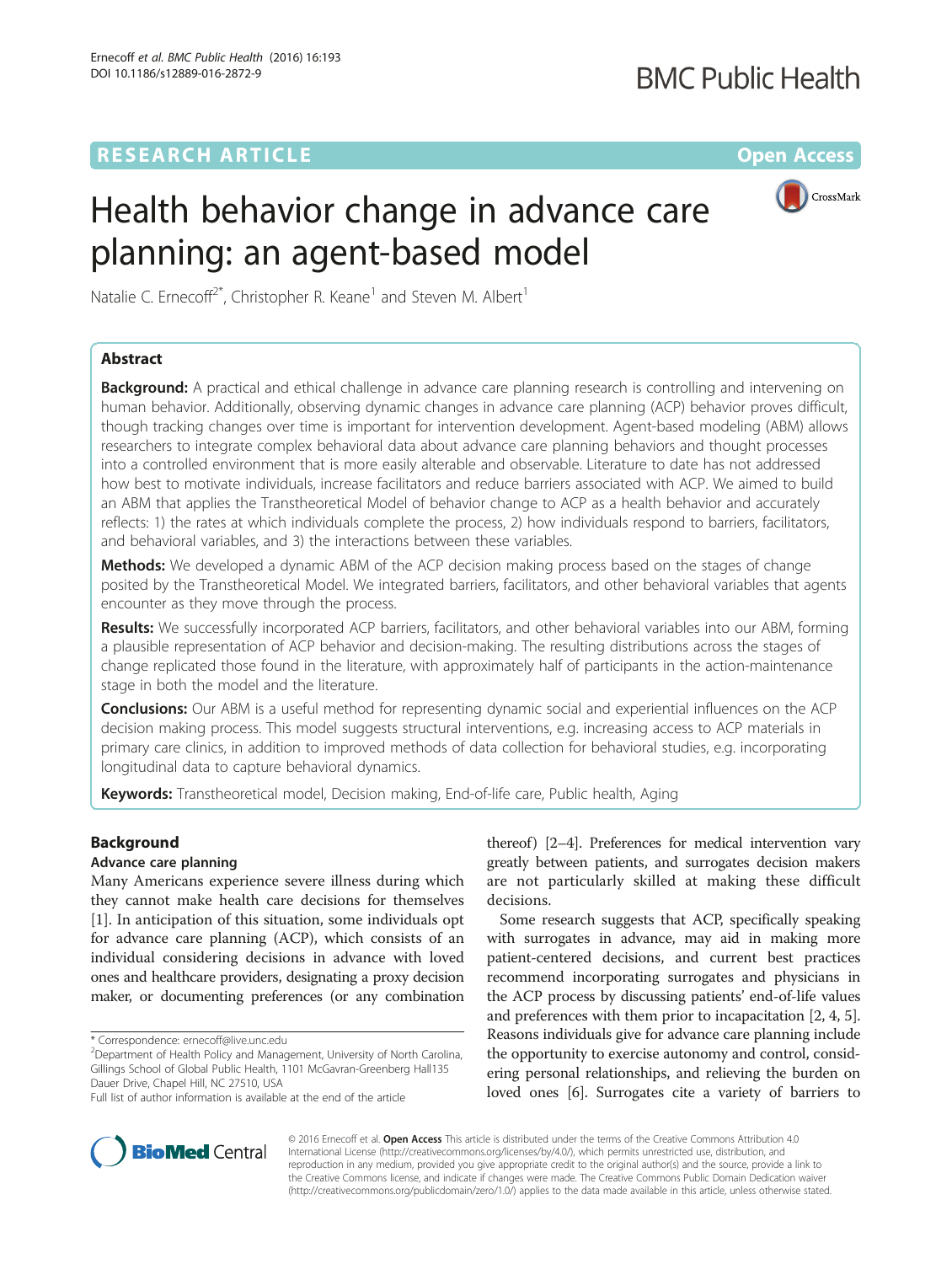advance care planning, including the belief that an advance care plan is irrelevant due to perceived health, emotional barriers, relationship concerns, lack of information, and time constraints [[7, 8\]](#page-8-0). This suggests that overcoming the emotional and relational barriers may aid in integrating end-of-life values and preferences into future clinical care [\[2](#page-8-0)].

Many patients receiving more intensive treatment than they would want were they able to make their own treatment decisions [\[9\]](#page-8-0). Advance directives are associated with more patient-centered end-of-life outcomes [\[10, 11\]](#page-8-0). Reducing barriers to ACP and increasing end-of-life planning behaviors may ultimately improve patient-centered endof-life outcomes. Though interventions exist, ACP rates among older and sicker populations remain relatively low, and understanding the mechanisms of advance care planning may help to target interventions to different stages in the behavior change process. [[12](#page-8-0)].

The primary motivational factors for developing an advance care plan include the diagnosis of oneself or a friend and familiarity with advance care plans and the processes for adopting them [[13\]](#page-8-0). The literature to date has not addressed how best to increase the salience of these motivational factors while reducing barriers associated with ACP.

## The uses of agent-based modeling in advance care planning

Agent-based modeling (ABM), or computational simulations of actions and interactions of autonomous agents (individuals or organizations), allows researchers to examine behavioral dynamics with a computer before implementing interventions for the field [\[14\]](#page-8-0). To this end we employ ABM to simulate expected ACP behaviors of individuals and testing interventions on prior to implementing largerscale public health interventions. ABM methods also allow for the integration of causal dynamics into a simulated population, rather than relying only on analysis of correlations in real populations. The ABM results may aid in justifying time and money allocation to public health programs with the aim of increasing a population's propensity to develop advance care plans. Though dynamically modeling health behavior change is relatively novel, it has been demonstrated in models of alcohol abuse and child maltreatment, among others [[14](#page-8-0)–[18\]](#page-8-0). ABM has yet to be applied in the context of behavior change in the ACP process.

We developed an ABM depicting ACP as a behavior change process using this Transtheoretical Model framework. Developed by Prochaska and colleagues, the Transtheoretical Model (TTM) has been used widely as a theoretical framework for conceptualizing behavior change, including ACP [\[8](#page-8-0), [19](#page-8-0)–[23\]](#page-8-0). The TTM places individuals in a stepwise series of readiness states for completing a behavior, where different interventions may

be differentially applicable at different stages of readiness. Based on TTM's conceptual framework, agents move through qualitatively different stages—encountering different barriers and facilitators at each stage—and potentially alter a behavior. We aimed to build an ABM the accurately reflects the rates at which individuals and the population complete the ACP process, barriers (emotional and psychological readiness, having necessary materials), facilitators (increasing salience of the need to develop an ACP, social support), and behavioral variables (susceptibility, baseline distributions).

## **Methods**

The ABM for ACP contained variables at three levels: individual, social, and structural. Variable and their associated parameters and logic are outlined below and in Table [1](#page-2-0). We used NetLogo v5.0.4. for all simulations (Wilensky 1999; [[24](#page-8-0)]). A complete appendix of the NetLogo code can be found in Additional File 1.

## Overview of the dynamic agent-based model

We built an ABM depicting individuals who progress through the Transtheoretical Model's (TTM) stages of change. Our simulated population begins with a distribution of stages of change for ACP empirically found in other behaviors. Within each stage, agents have a score (with a possible range of 0–100), with higher scores representing greater likelihood of advancing to the next successive stage of change.

We endowed our simulated population with relevant variables found in prior literature (Table [2](#page-3-0)) [[19, 21\]](#page-8-0). The simulated individuals can experience events (described below). At each time step, each day, every simulated individual probabilistically encounter (1) other individuals and (2) life events. Wherever possible, we determined the probability of life events from the literature. These probabilistic encounters with other agents and with life events then determined (non-probabilistic) the agent's propensity score. When a pre-specified threshold of a propensity scores is reached, the individual deterministically moves to the next or previous stage (Table [2](#page-3-0))

#### Pre-contemplation

Agents in the pre-contemplation stage have never considered ACP. In the general population, these are people who have never been introduced to the ACP process, are not aware of related concepts, or have been introduced, but do not find ACP to be a worthwhile or relevant behavior. Agents in the pre-contemplation stage are not engaged in ACP in any respects.

#### Contemplation

Agents in the contemplation stage begin to think about their treatment preferences and values. They are not yet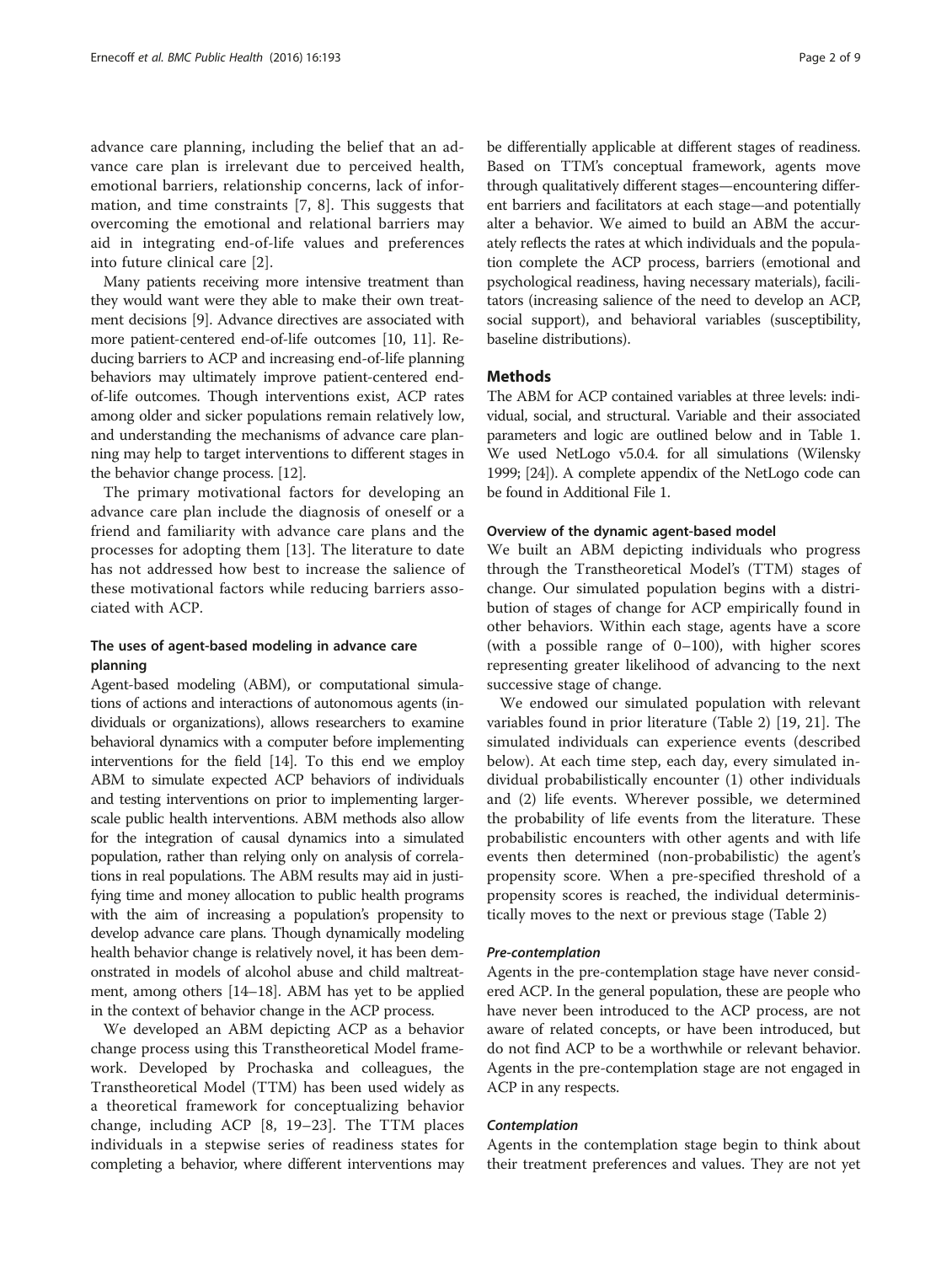## <span id="page-2-0"></span>Table 1 Development of the model

• If in Action-Maintenance stage,

| Conceptualization                                                                                                                                                                                                                                                                      | Logic                                                                                                                                                                                                                                                                                                                                                         |  |
|----------------------------------------------------------------------------------------------------------------------------------------------------------------------------------------------------------------------------------------------------------------------------------------|---------------------------------------------------------------------------------------------------------------------------------------------------------------------------------------------------------------------------------------------------------------------------------------------------------------------------------------------------------------|--|
| • Based on statistics for a population ages 65+<br>• Baseline ACP behavior distribution (from literature)                                                                                                                                                                              | Distributed to fit percentages<br>$(0-100)$ based on TTM                                                                                                                                                                                                                                                                                                      |  |
| o % pre-contemplation<br>o % contemplation<br>o % preparation                                                                                                                                                                                                                          | Sliders for each of 5 stages<br>to determine starting distribution                                                                                                                                                                                                                                                                                            |  |
| o % action-maintenance<br>• Cut-points (on 0-100 scale) determine each of TTM stages<br>o Each stage consists of a different (not equally-distributed) point range<br>o Based on different difficulties to move up in TTM stage<br>• Agents move each day                              | ACP propensity based on a<br>changing number of points<br>(0-100 scale) per individual; varying cut<br>points to designate                                                                                                                                                                                                                                    |  |
|                                                                                                                                                                                                                                                                                        | Threshold rules for moving up stages                                                                                                                                                                                                                                                                                                                          |  |
|                                                                                                                                                                                                                                                                                        | Turtle changes color at action stage<br>Each tick equals 1 day                                                                                                                                                                                                                                                                                                |  |
|                                                                                                                                                                                                                                                                                        | Move for at least 5 years                                                                                                                                                                                                                                                                                                                                     |  |
| Dynamic Modeling of Experiences                                                                                                                                                                                                                                                        | Logic                                                                                                                                                                                                                                                                                                                                                         |  |
| • Personal critical illness<br>o Smaller patch (less likely)<br>o Higher impact factor (one's own severe illness likely has a greater<br>impact on Death Planning Anxiety)<br>• Loved one's critical illness/death                                                                     | 1 patch for each event<br>(personal illness, loved<br>one's illness, and primary<br>care interaction)                                                                                                                                                                                                                                                         |  |
| o Larger patch (more likely to know someone who has had severe illness)<br>o Smaller impact factor (the experiences of others likely have a lesser<br>impact on Death Planning Anxiety)                                                                                                | Sliders to indicate degree<br>of impact for each                                                                                                                                                                                                                                                                                                              |  |
| • Advance care planning discussion with primary care provider<br>o Relative small influence, based on non-urgency of the primary<br>care setting                                                                                                                                       | Probability of affecting<br>ACP change when land on<br>patches can vary (sliders 0-100<br>indicate likelihood)                                                                                                                                                                                                                                                |  |
|                                                                                                                                                                                                                                                                                        | • If gain points, then count points<br>• If count > next TTM threshold,<br>then move to higher stage<br>• If count < next TTM threshold,<br>then stay in current stage<br>If move up stage, then reevaluate<br>current stage<br>· If in Action-Maintenance stage,<br>then turn designated color<br>· If not in Action-Maintenance stage,<br>then retain color |  |
| Dynamic Modeling of Social Interactions                                                                                                                                                                                                                                                | Logic                                                                                                                                                                                                                                                                                                                                                         |  |
| • Interactions with other individuals<br>• Recognize level of ACP<br>• Susceptibility (not all agents are impacted by other agents)                                                                                                                                                    | If interact with neighbor,<br>increase ACP propensity<br>for lesser neighbor                                                                                                                                                                                                                                                                                  |  |
| • At each tick, evaluate any agents on same patch<br>• At each tick, if patch-mate in higher stage, then gain interaction points<br>o If neighbors, then evaluate for higher stage than self<br>o If neighbor at high stage, then probability of assign associated number<br>of points | Different degrees of<br>disparity will have a<br>different levels of influence                                                                                                                                                                                                                                                                                |  |
| o Susceptibility: slider-based probability at agent level<br>o Each stage associated with a number of points gained by lower stages<br>upon interaction<br>• Local Networks<br>o Observable connections between agents that interact                                                   | If gain points, then count points<br>• If count > next TTM threshold,<br>then move to higher stage<br>• If count < next TTM threshold,<br>then stay in current stage                                                                                                                                                                                          |  |
| o Agents move at a constant rate, from patch to patch in random<br>directions (in contrast to randomly across entire matrix)<br>· Backsliding (negative social interaction) o Negative social influence can<br>accumulate                                                              | If on same patch, then make<br>connection with agent                                                                                                                                                                                                                                                                                                          |  |
| o With a sufficient accumulation of negative points, agents can cross<br>the threshold back into the previous stage                                                                                                                                                                    | At each tick, move at random 360°<br>and move forward at designated<br>moving-rate<br>If move up stage,<br>then reevaluate current stage                                                                                                                                                                                                                      |  |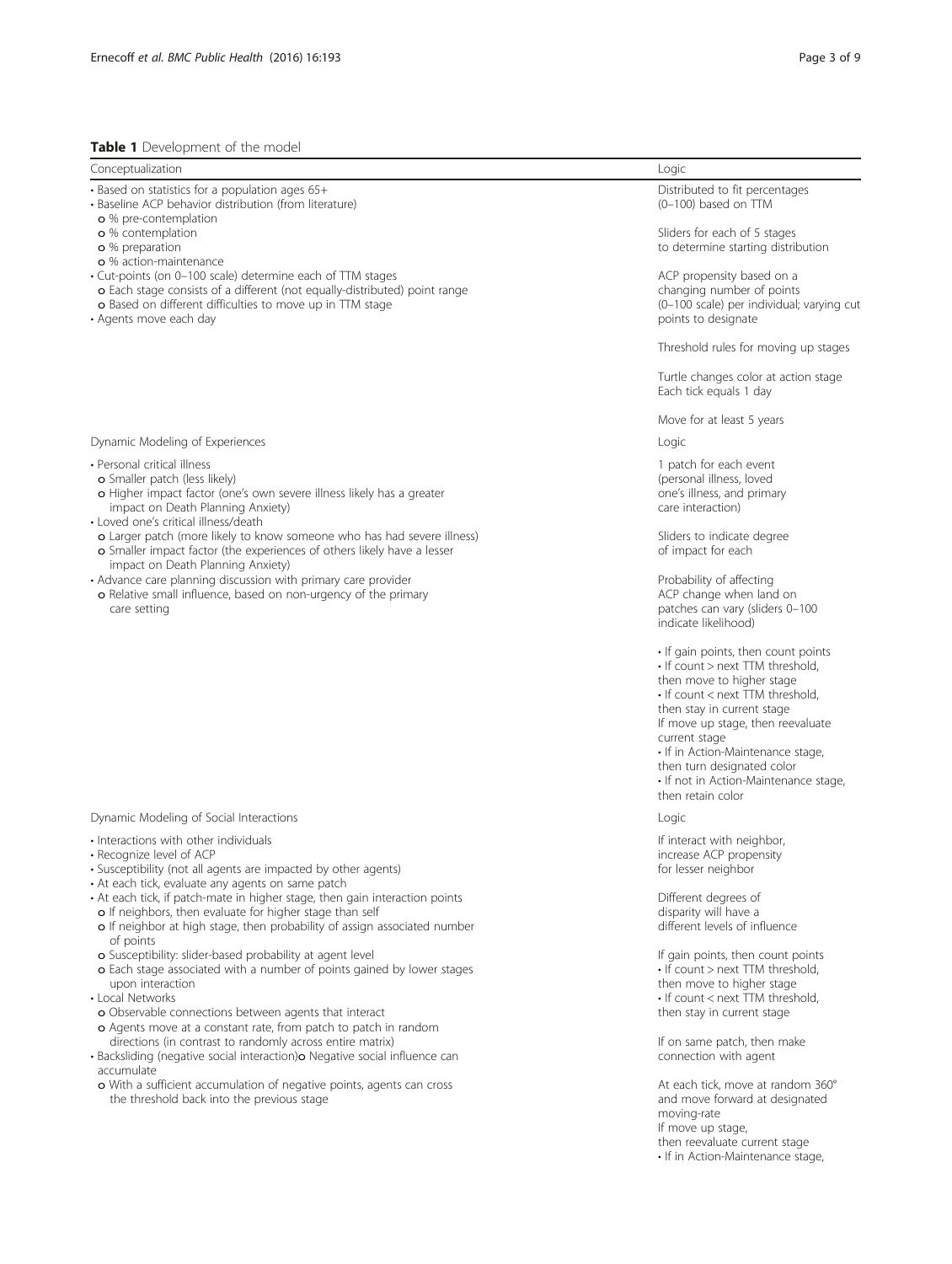## <span id="page-3-0"></span>Table 1 Development of the model (Continued)

|                                                                      | then turn designated color<br>• If not in Action-Maintenance<br>stage, then retain color<br>• If interact with neighbor, decrease<br>ACP propensity for higher neighbor |  |  |
|----------------------------------------------------------------------|-------------------------------------------------------------------------------------------------------------------------------------------------------------------------|--|--|
| Susceptibility                                                       | Logic                                                                                                                                                                   |  |  |
| • Not all agents are impacted by experiences and social interactions | • If land on patch, then<br>probability of gaining points                                                                                                               |  |  |

## Table 2 Variables in the model

| Baseline distribution of agents across stages                                           | Bounds    | SIM 1          | SIM <sub>2</sub> | Expected <sup>a</sup> |
|-----------------------------------------------------------------------------------------|-----------|----------------|------------------|-----------------------|
| pre-contemplation                                                                       | $0 - 100$ | 100            | 40 <sup>b</sup>  |                       |
| contemplation                                                                           | $0 - 100$ | $\mathbf 0$    | 40 <sup>b</sup>  |                       |
| preparation                                                                             | $0 - 100$ | 0              | 20 <sup>b</sup>  |                       |
| action-maintenance                                                                      | $0 - 100$ | 0              | 0 <sup>b</sup>   |                       |
| Baseline point value for each stage                                                     |           |                |                  |                       |
| pre-contemplation                                                                       | $0 - 100$ | 0              | 100              |                       |
| contemplation                                                                           | $0 - 100$ | 0              | 50               |                       |
| preparation                                                                             | $0 - 100$ | 0              | $\circ$          |                       |
| action-maintenance                                                                      | $0 - 100$ | 0              | 50               |                       |
| Thresholds                                                                              |           |                |                  |                       |
| contemplation                                                                           | $0 - 100$ | 60             | 100              |                       |
| preparation                                                                             | $0 - 100$ | 20             | 50               |                       |
| action-maintenance                                                                      | $0 - 100$ | 10             | $\circ$          |                       |
| Points                                                                                  |           |                |                  |                       |
| Experiences ICU stay                                                                    | $0 - 10$  | $\overline{4}$ | 6                |                       |
| Experiences loved one's illness                                                         | $0 - 10$  | 3              | $\overline{4}$   |                       |
| Interacts with other agents at higher stages                                            | $0 - 10$  | 3              | $\overline{2}$   |                       |
| Interacts with other agents at lower stages                                             | $-10-0$   | $\mathbf{1}$   | $\overline{2}$   |                       |
| Visits primary care (PCP)                                                               | $0 - 10$  |                | $\overline{1}$   |                       |
| Globals                                                                                 |           |                |                  |                       |
| Probability of experiencing ICU stay                                                    | $0 - 10$  | 3              | 3                |                       |
| Probability of experiencing loved one's illness                                         | $0 - 10$  | 6              | 7                |                       |
| Probability of interacting with primary care                                            | $0 - 10$  |                | 10               |                       |
| Other Parameters                                                                        |           |                |                  |                       |
| Agents in pre-contemplation are not influenced by other agents' stages upon interaction |           |                |                  |                       |
| Susceptibility                                                                          | $0 - 100$ | 100            | 50               |                       |
| Movement rate in local networks                                                         |           |                | 0.15             |                       |
| Outcomes                                                                                |           |                |                  |                       |
| %pre-contemplation                                                                      | $0 - 100$ | $\mathbb O$    | 21.4             | 40                    |
| %contemplation                                                                          | $0 - 100$ | $\mathbf 0$    | 20.4             | 10                    |
| %preparation                                                                            | $0 - 100$ | $\mathbf 0$    | 6.8              | 3                     |
| %action-maintenance                                                                     | $0 - 100$ | 100            | 51.4             | 47                    |

<sup>a</sup>based on [[21\]](#page-8-0) <sup>b</sup>based on [\[19](#page-8-0)]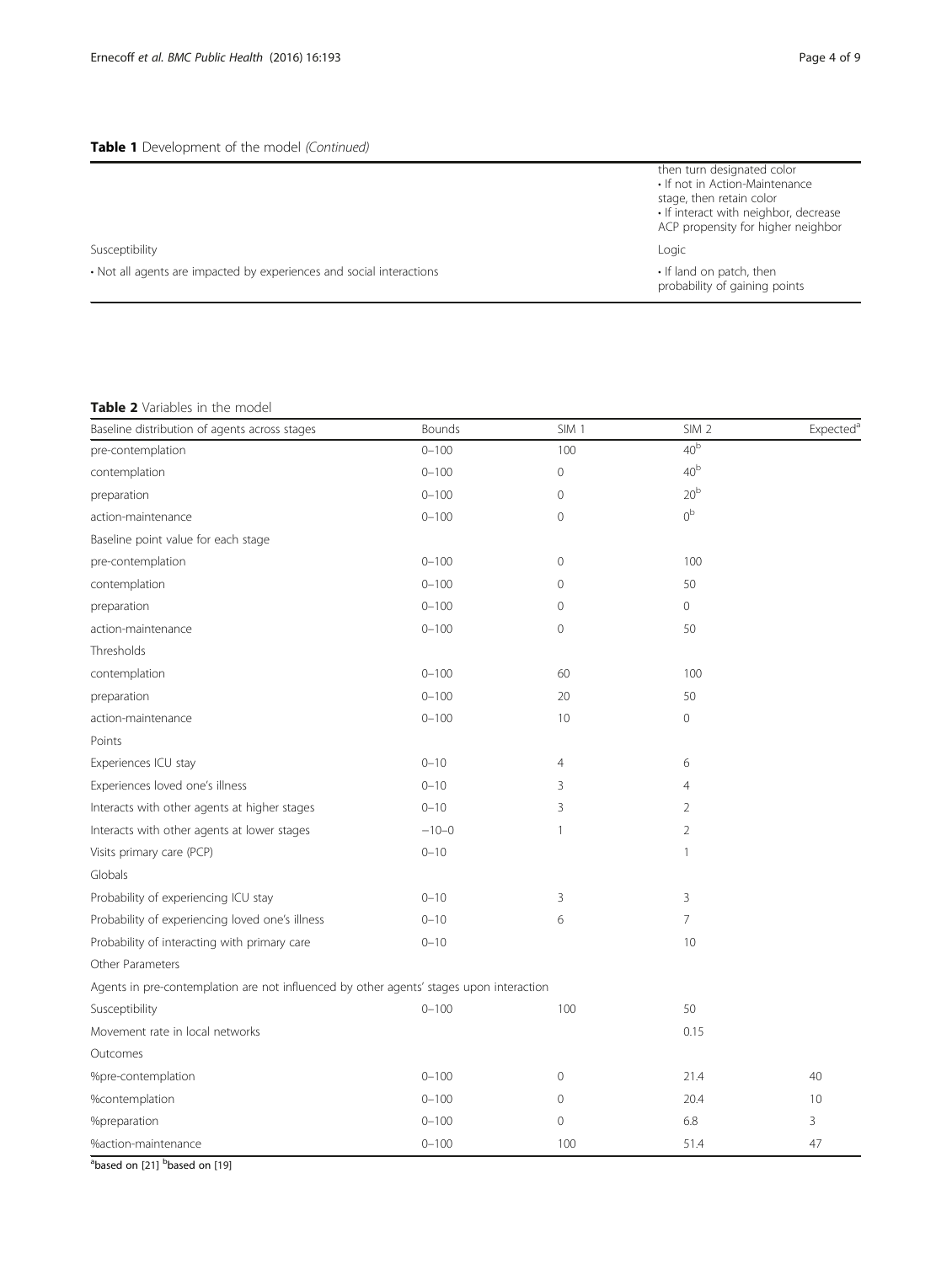ready to talk about their thoughts or take action with respect to planning behaviors. Barriers to entering this stage from pre-contemplation include the perceived irrelevance of ACP for various reasons, including the idea that one is too healthy. An additional barrier is the desire to leave determinations of life and death in "God's hands."

#### Preparation

The preparation stage consists of those who have decided ACP would be an advantageous behavior for them. These people begin clarifying their values by talking to healthcare providers and loved ones. They develop a plan to formally discuss end-of-life decisions with their surrogate decision makers and healthcare team. Barriers to preparation include a lack of resources or education about what is required in the ACP process. Additionally, emotional and psychological barriers influence one's willingness to discuss these issues and prepare for end-of-life scenarios. As in contemplation, if individuals perceive themselves as too healthy, they may rank follow-through with the ACP behavior below other aspects of their lives, citing that they are too busy.

## Action-maintenance

The final stage is action, or completion of the health behavior. Those agents in action-maintenance completed the initial behavior and continue to maintain and update their ACP. Once the ACP behavior is completed, agents enter the action-maintenance stage. If they fail to maintain it (i.e. not updating annually), they relapse, out of actionmaintenance, into preparation.

Agents in the action-maintenance stage have had active discussion with their family and physician. This discussion can be documented in the form of an advance directive. Wishes are then reviewed annually and amended as necessary. Barriers to entering the action-maintenance stage include the inaccessibility or unwillingness of loved ones or healthcare providers to discuss end-of-life wishes. Likewise, some do not have potential surrogate decision makers. Emotional and psychological barriers at this stage also include the desire to not burden loved ones with such a discussion. With respect to maintaining active status, some individuals disregard or are not aware of the need to review and update advance care plans.

## Dynamic modeling of experiences

Based on the Transtheoretical Model and evidence from the literature, we incorporated key barriers and facilitators into the ABM that may influence perceptions. Specifically, agents could survive a stay in an intensive care unit (ICU) with high probability of death or severe functional impairment, or experience the death of a loved one. In the

model, experiences were represented by patches that agents randomly move to (described below). Agent experience of these life events potentially causes them to earn ACP propensity points, advancing them forward or backward to a neighboring stage of change.

## Exposure to personal critical illness

We simulated effects of critical illness experience on perceived health. Previous literature has noted one of the major barriers to ACP is that people often perceive themselves as too healthy to need an ACP [\[8](#page-8-0)]. The personal critical illness occurred relatively infrequently in the overall population, as the average person over 65 years of age is likely to not experience an intensive care unit stay very frequently. Though infrequent, when these events occur, they have a relatively high influence on one's development of an ACP.

In the model, the probability for personal illness is relatively small (in comparison to the probability of the critical illness or death of a loved one, outlined below), given their relative infrequency. It also carry a larger weight, meaning susceptible agents who land on the personal illness patches gain relatively more ACP points given its presumably greater influence on future behavior with respect to ACP.

## Exposure to a loved one's critical illness

We also included the influence of a loved one's severe illness or death. Similar to personal experience, this encounter with illness or death is intended to address the barrier of applicability. Barriers presented by Schickedanz and colleagues include both perceived health (as noted above) and the perception that one is too busy to complete an ACP [\[8](#page-8-0)]. Both of these concepts can be addressed by reexamination and reprioritization. If perceived necessity increases based on life events, a person may be more likely to develop an ACP. Therefore, in the ABM a loved one's critical illness or death is more probable than having a personal encounter with critical illness (i.e. individuals are only one person and they know more than one person, making the latter more probable). These secondhand encounters have less impact on propensity to develop an ACP by virtue of one's proximity to the situation in personal experience and the salience that comes with such an event.

## Exposure to a primary care provider

We included a primary care influence, as that is the forum in which most advance care planning discussions occur with providers. These encounters are likely the least influential in prompting discussion of end-of-life preferences, as the sense of urgency is lessened, making the behavior seem less applicable to the current setting [\[8\]](#page-8-0). Although advance care planning is likely not discussed in each encounter with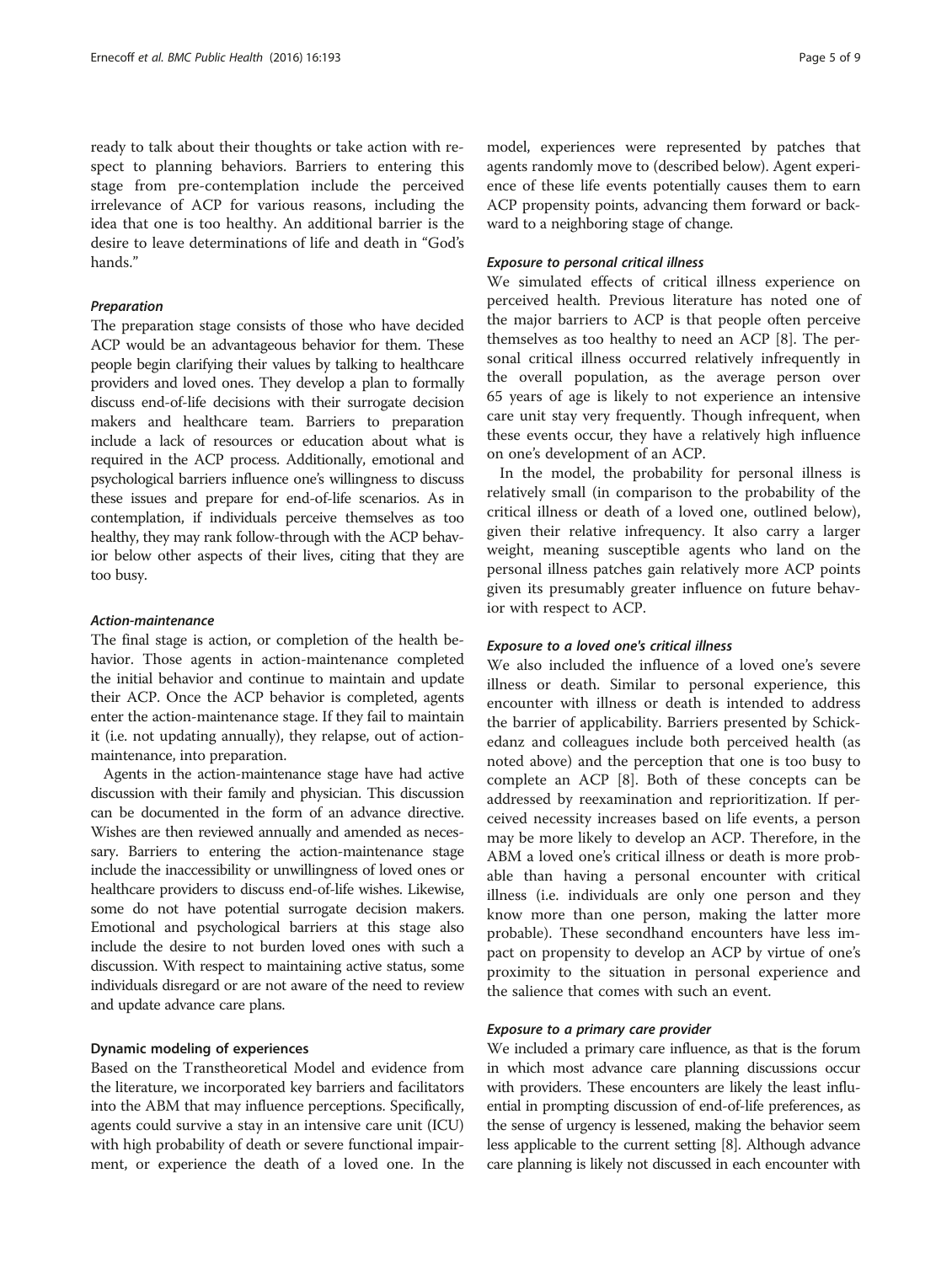primary care, individuals over 65 encounter providers in this setting more frequently than they do in the ICU setting [[25](#page-8-0)], so the probability of this encounter is the largest of the experiences modeled in the ABM. The fact that advance care planning is not discussed in each encounter is captured by the low influence the patch has on agents in the model per encounter.

The primary care patch is also placed relatively nearer to the ICU patch than that representing the death or critical illness of a loved one. We intentionally placed configured the placement in this way to reflect that patients who were critically ill are more likely to seek out primary care than when a loved one has a similar experience. Patients are often referred to primary care or other outpatient clinical care for follow-up after critical illness, during which providers are more likely to address ACP given the patient's previous exposure.

#### Dynamic modeling of social interactions

If an agent moves to a patch with another individual they "talk" to this other individual about ACP. Talking to another individual may bias the agent for or against ACP. Individuals who occupy higher stages (presumably in favor of ACP as a concept) are able to influence those in lower stages, making them more likely to complete an ACP. Likewise, those at relatively lower stages negatively influence those of higher stages. The influence of those in lower stages can result in agents returning to previous stages.

After a primary analysis in which agents moved in random networks, the model was expanded to allow agents to build local networks and move within a relatively more structured community. In the model, local networks were implemented by requiring agents to move one geographic space at a time (i.e. take one step up, down, left, right, or diagonally) in a random fashion to maintained a more constant environment with respect to the other agents surrounding it.

#### Susceptibility

We built susceptibility into the model to demonstrate observations that some individuals in the population will not complete an advance care plan regardless of experiences or interactions. A subset of the agents will not be affected by the influencing factors in the model.

## Experiments

We ran two types of experiments systematically to simulate different dynamics: (1) a model in which all agents developed an advance care plan and (2) models in which the agents developed advance care plans under the influence of each other, ICU stay, and loved ones' illness or death, visits to primary care clinics and the addition of local networks. The first experiment was designed to

represent how transitions between stages would occur in an ideal situation. The second experiment was designed to mimic observed population rates of ACP in the TTM.

For each of the experiments, we systematically manipulated five sets of variables in the model: initial distribution across stages, initial scores within each stage, percent susceptible, points for experiences and interactions, and score thresholds to move between stages.

In each experiment, we varied the parameters to determine the weight with which they may influence agents. Baseline values were determined based upon values found in the literature when available, the results for which are presented here.

## Results

Upon evaluating the resulting distributions across the stages of change, we were able to determine the sets of parameters that best match those found at the population level for each of the four simulations (Table [2](#page-3-0)).

## Simulation 1

The first simulation aimed to represent the means by which our ABM can appropriately reflect the progress of a population of individuals who all complete the ACP process. A graph of the transition rates can be found in Fig. [1](#page-6-0).

As a baseline for comparison, all agents started in precontemplation, and all agents in the model were susceptible to experiences that could change their behavior. We found all agents progressed from pre-contemplation to actionmaintenance and remained there. Agents wavered between pre-contemplation and contemplation before progressing into preparation and subsequently moving rather quickly from preparation to action-maintenance. The ABM plausibly shows progression through stages at the individual level.

Starting in pre-contemplation, some agents are affected by interactions and life events relatively early and start to move into contemplation. As the number of agents in contemplation increases, interactions between the first two stages become more relevant, producing stochastic interactions between the two, indicating high interaction influence early in the behavioral process. Agents move through preparation relatively quickly, as the threshold to enter it is high and the threshold to move out of preparation is low, based on the nature of the barriers and facilitators for the stage found in the literature. Once preparation begins, backsliding due interactions with those in pre-contemplation becomes less likely. This is likely due to a relatively low threshold in ACP to complete the behavior (action-maintenance; red) once a decision has been made to do so. That is, once an agent decides to complete the ACP behavior during contemplation, that agent does not have to expend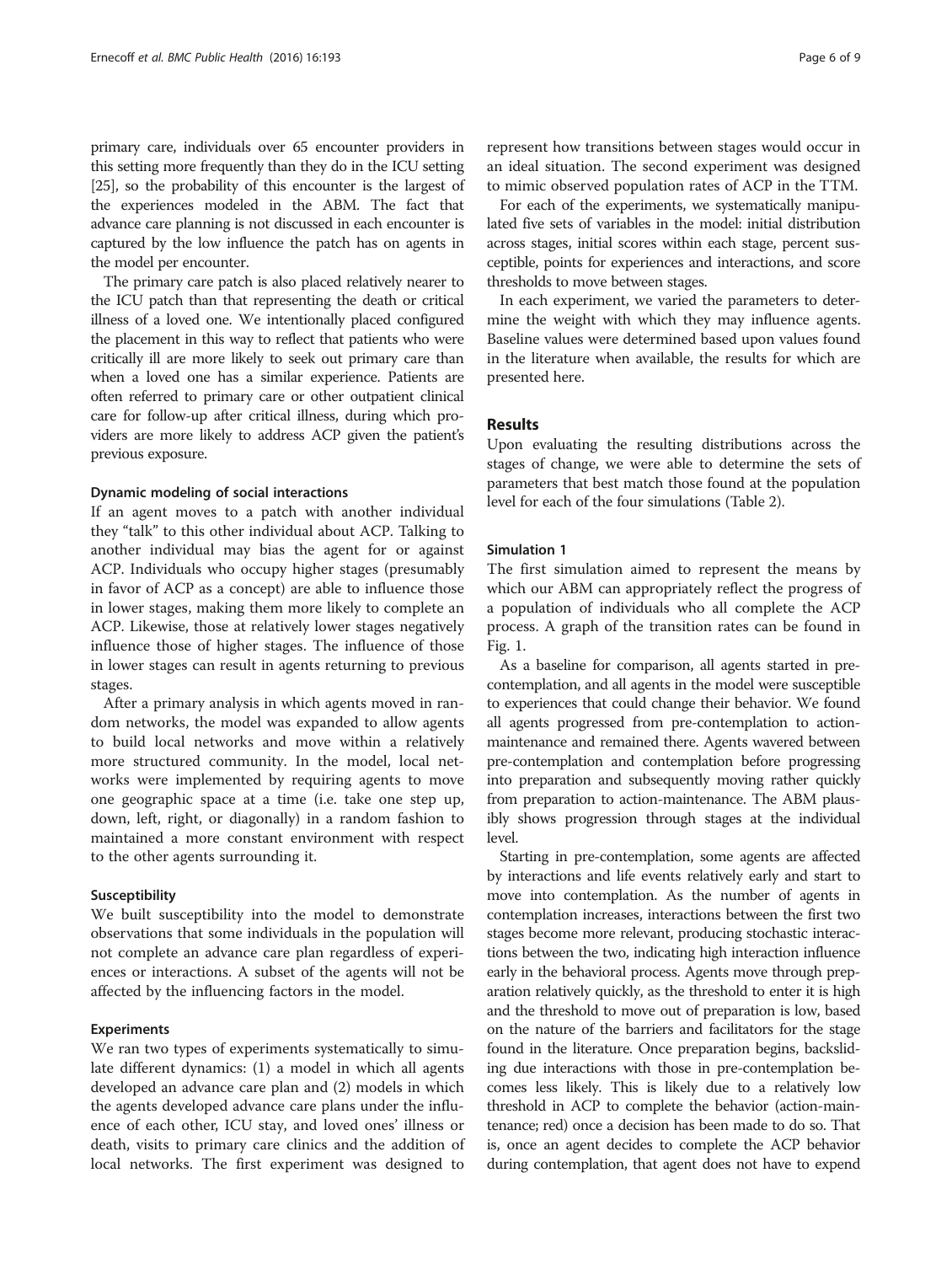

<span id="page-6-0"></span>

much effort to prepare and move quickly to actionmaintenance.

We were able to accurately reflect the relative rates at which individuals move through the stages of change when all complete the process. In this experiment, all agents were susceptible to the events and interactions, meaning they all progressed to action-maintenance. Additionally, all agents started in pre-contemplation. These two factors in conjunction forced all agents through all four of the stages in the model. The rate and pattern with which agents made the transition offers one illustration of the barriers and facilitators associated with ACP and how certain experiences and social interactions may alter individuals' progression through the TTM's stages of change.

## Simulation 2

Starting with a distribution typically found in the general population for multiple health behaviors, agents

gradually redistribute across the stages of change. The simulation incorporated social influence in local networks, ICU stay, and loved ones' illness or death, and visits to primary care clinics. Agents' progression through stages can be found in Fig. 2.

We were able to accurately reflect the relative rates and more accurately reflect the distribution within the stages of change at which individuals complete the ACP process relative to population values [\[21](#page-8-0)]. The observed and expected values for each stage relative to the general population can be found in Table [2](#page-3-0).

This second type of simulation shows that our ABM can reflect ACP practices in the population. Integrating local networking allowed the model to potentially represent dynamics more similarly to those found in the population. Agents achieved a distribution among the stages of change relatively representative of population values

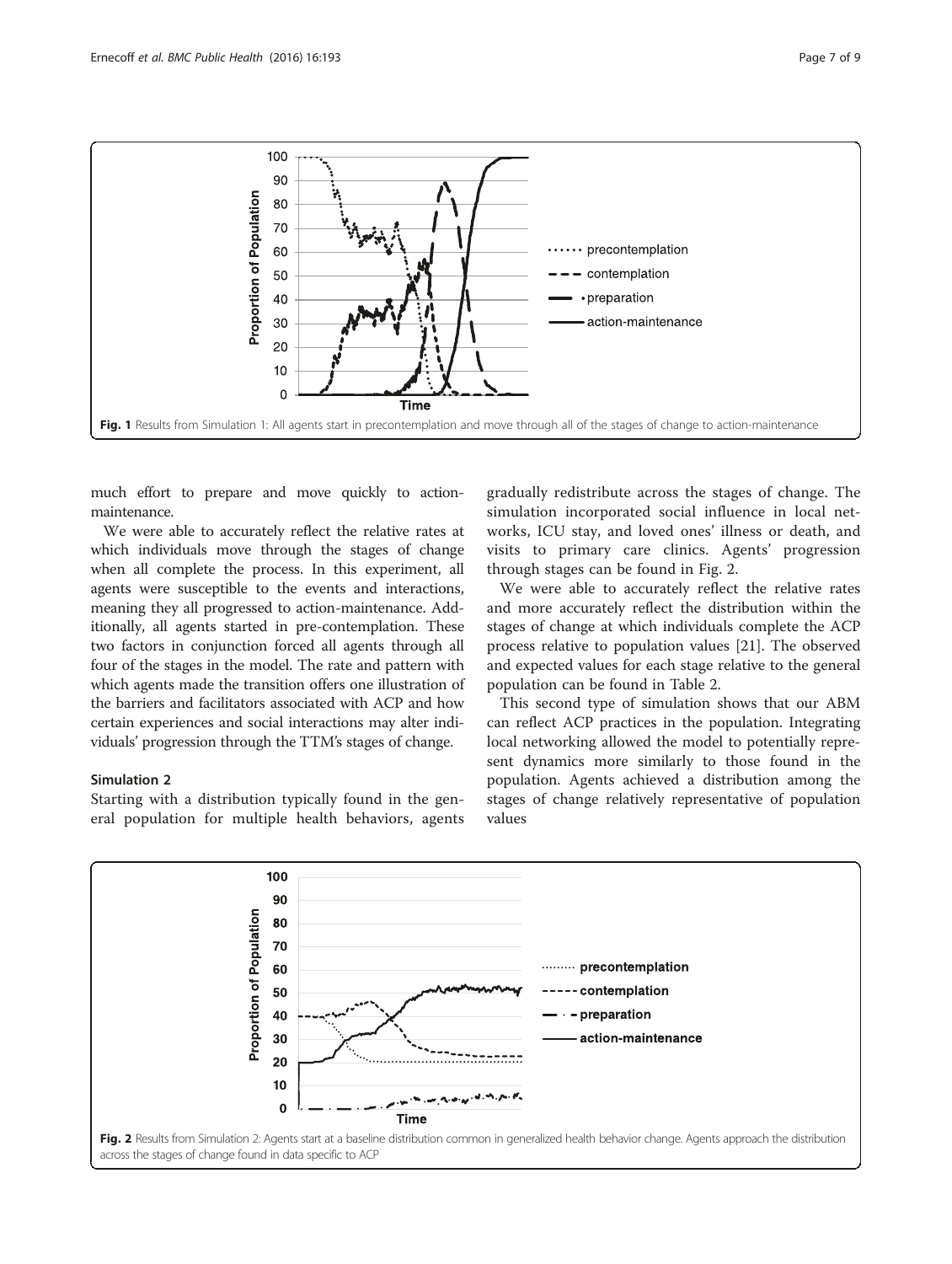## **Discussion**

Based upon the current literature in ACP that utilizes the Transtheoretical Model in human populations, our model provides one plausible representation of how individuals may make decisions to complete an advance care plan. Schickedanz et al. conducted a qualitative study to identify key barriers to advance care planning among older adults, and the key barriers they identified were incorporated into the model [[8\]](#page-8-0). The same group administered a survey to a similar population to determine how people who could reasonably complete an advance care plan were distributed across the Transtheoretical Model's stages of change [\[21\]](#page-8-0). The combination of data from these two studies shaped how we conceived barriers, facilitators, and readiness for the model.

In the ABM individual agents moved through the four modified stages of the Transtheoretical Model as one would expect based on previous use of the stages of change model in population settings (Fig. [2](#page-6-0)).

Starting in pre-contemplation, some agents experience the life events relatively early and start to move into contemplation. As the number of agents in contemplation increases, interactions between the first two stages become more relevant, producing stochasticity between the two as perceived emotional barriers and social norms fluctuate. Eventually, contemplation is able to overcome pre-contemplation as some of its constituents reach the threshold for the third stage, preparation.

As preparation is a relatively fast stage to move through once it has been entered, backsliding to an earlier stage, due to interactions with those in pre-contemplation becomes less likely. This is likely due to a relatively low effort in ACP to complete the behavior (action-maintenance) once a decision has been made to more forward (represented by presence in preparation), that is, once an agent decides to complete the ACP behavior that agent does not have to expend much effort to prepare and move quickly to action-maintenance. Some individuals relapse from the action stage by not annually updating the ACP.

As individuals are able to move through the preparatory stage quickly, action maintenance increases as subjects create ACPs.

#### Strengths of the model

The ACP model offers a generalizable method for integrating the Transtheoretical Model into an ABM. The novel application of ABM can be adapted to other health behaviors by adjusting the barriers and facilitators affecting movement through the stages of change.

Dynamic ABM facilitates the presentation of potentially causal pathways for a behavior. We were able to find a sufficient mechanism in the model for recreating at least some of the empirical results. Though it is unknown if this mechanism drives ACP behavior, the model's strength lies in its ability to integrate, vary, and test potentially causal factors of a behavior, giving it high internal validity.

The behavior change model has high internal validity by definition because agents behave according to model assumptions. By altering parameters using values ascertained from the literature, we developed a best-fit model to predict ACP population estimates.

Models offer the benefit of highlighting gaps in the literature where more research is necessary. Our model provides one potential mechanism for advance care planning, and additional empirical research can act to strengthen the model.

#### Limitations of the model

Our model offers one potential, sufficient mechanism for achieving the ACP rates found empirically. There are likely other mechanisms sufficient to produce the same results. We acquired estimates from the literature for some variables: target distribution across stages of change, the most impactful factors for prompting ACP (death of a family member or friend, hospital stay, prompt by primary care), and the importance of interaction with others; many variables were not currently available in literature, and additional empirical research can inform future iterations of the model. We only included three of many factors that may influence propensity to develop an advance care plan. Our agents do not have families or individualized networks, nor do they have demographic or other sociologic characteristics such as age, socio-economic status, race, religion, chronic health status, and attitudes toward medicine. The effects of all of these variables can be better described empirically and integrated into the ABM to provide a clearer picture of health behavior change. The integration of additional barriers and facilitators of ACP may help the model better reflect population-level decision making.

#### Suggestions for future studies

To the authors' knowledge, studies on advance care planning behavior have been cross sectional, capturing one time point in the process. Future studies can be longitudinal in nature, capturing individual behavior across a time period. Such studies will lend insight with respect to the advance care planning process and individuals' dynamic movement through it. Detailed data on the influences and execution of behaviors, including detailed local network structures, can aid in the development of interventions designed to prompt advance care planning behavior in the population.

Longitudinal data can inform investigators of potential intervention points to introduce effective facilitators or intervene on existing barriers. Such interventions may include increasing the prevalence with which ACP is discussed in primary or specialty care clinics, providing